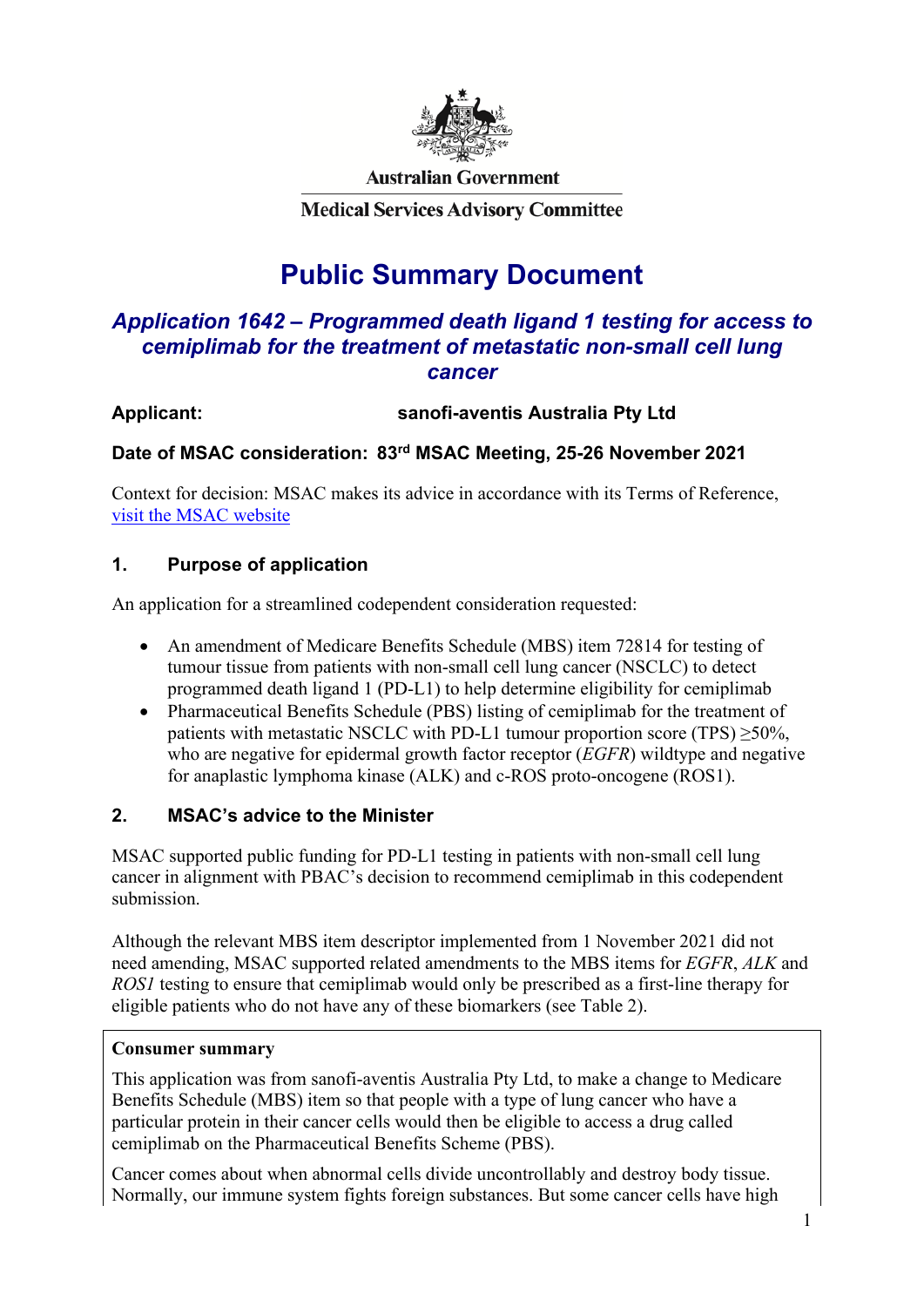amounts of PD-L1 (which stands for programmed death-ligand 1). This is a protein that allows the cancer cells to "trick" the immune system, and avoid being attacked as foreign, harmful substances.

Immunohistochemistry is a technique used to work out whether proteins such as PD-L1 are in cancer cells and, if so, how much is there. If cancer cells have a high amount of PD-L1, the person may benefit from a treatment called immunotherapy. This therapy boosts the body's natural defences, using substances made by the body or in a laboratory, to find and destroy cancer cells.

Pembrolizumab and cemiplimab are therapeutic antibodies that stop PD-L1 from working. Currently, in order for people with lung cancer to be eligible to receive pembrolizumab, they have a test for PDL1, which is funded through the MBS. This application was submitted so that evidence could be examined to see whether cemiplimab could also be added to the treatment options listed in the MBS item for the test (that is, to help decide which patients could be treated with either pembrolizumab or cemiplimab).

MSAC considered that the specific test and tested population in the evidence base for both pembrolizumab and cemiplimab were the same, and so supported the application.

However, on 1 November 2021, just before the November MSAC meeting, MBS item 72814 for PD-L1 testing in patients diagnosed with lung cancer was updated to remove mention of pembrolizumab. MSAC had previously agreed with this change to the MBS item which means that neither cemiplimab nor pembrolizumab need to be mentioned.

MSAC considered that, as already applies to pembrolizumab, cemiplimab should not be used before other types of targeted lung cancer treatment. As the MBS already includes tests to help identify which patients should first receive these other targeted treatments, MSAC supported amendments to these test items to ensure that patients are not suitable for these treatments before being treated with cemiplimab.

# **MSAC's advice to the Commonwealth Minister for Health**

Although supporting the application, MSAC advised that no further changes to MBS item 72814 were needed. However, MSAC advised that MBS items for other tests be amended to identify PBS-listed immunotherapies and thus include cemiplimab as well as pembrolizumab.

# **3. Summary of consideration and rationale for MSAC's advice**

MSAC noted that this application is related to an immunohistochemical (IHC) test to determine if the requirements relating to PD-L1 status for access to pembrolizumab (a PD1 inhibitor) under the PBS are fulfilled.

MSAC noted that the purpose of this submission was to request a minor amendment to MBS item 72814, to add cemiplimab as an alternative to pembrolizumab.

MSAC noted that, in November 2021, PBAC recommended the listing of cemiplimab (Libtayo®), sponsored by sanofi-aventis Australia Pty Ltd, for the treatment of patients with previously untreated metastatic NSCLC with PD-L1 tumour proportion score  $\geq$ 50%.

MSAC noted that PBAC considered the claims that cemiplimab demonstrated non-inferior comparative effectiveness and safety compared to pembrolizumab were reasonable.

MSAC noted that the relevant cemiplimab clinical trial, R2810 ONC 1624 (Study 1624; [NCT03088540\)](https://clinicaltrials.gov/ct2/show/NCT03088540?term=NCT03088540&draw=2&rank=1) used the same PD-L1 test as pembrolizumab trials, the Dako PD-L1 IHC 22C3 pharmDx test (Dako 22C3 assay). The Dako 22C3 assay was used to determine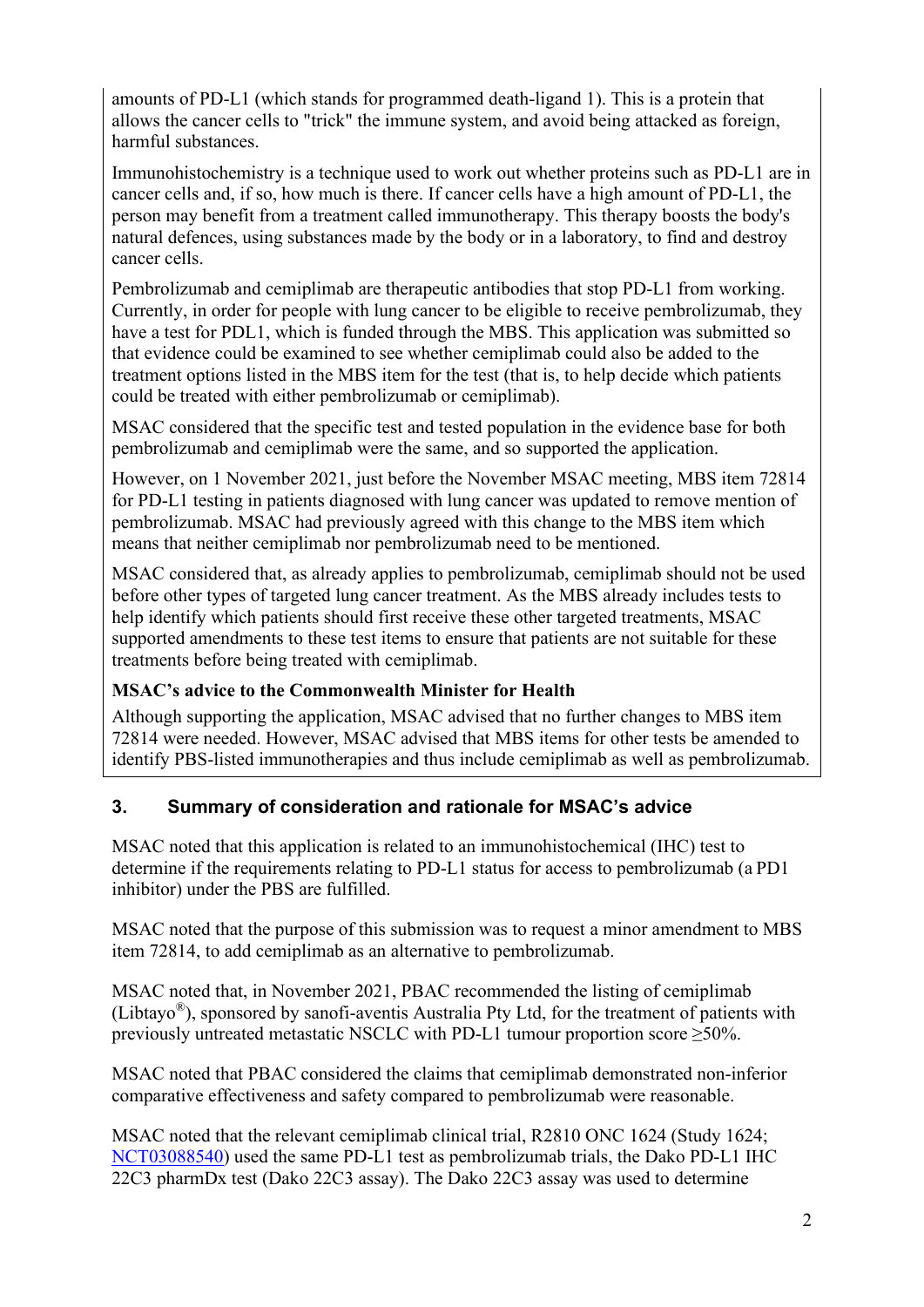eligibility for enrolment in the KEYNOTE 024 trial. MSAC recalled that this test was evaluated in previous applications.

Regarding safety and quality assurance, MSAC noted that the listing of another similar drug on the PBS would not make any difference to the laboratories apart from a different TPS threshold for eligibility.

MSAC considered that there would be no changes to the utilisation of the PD-L1 IHC item, as the PBS listing will simply provide an alternative therapy.

MSAC noted that no changes to the fee were requested.

MSAC noted that on 1 November 2021, item 72814 was updated to remove the restriction of PD-L1 status as a requirement for access to pembrolizumab in patients diagnosed with NSCLC consistent with the revised PBS restriction for pembrolizumab. Item 72814 continues to be available for clinical guidance, as best practice (Table 1).

#### **Table 1 MBS item 72814 as effective from 1 November 2021**

**CATEGORY 6 – PATHOLOGY SERVICES**

[72814](http://www9.health.gov.au/mbs/fullDisplay.cfm?type=item&q=72814&qt=item&criteria=pembrolizumab)

Immunohistochemical examination by immunoperoxidase or other labelled antibody techniques using the programmed cell death ligand 1 (PD-L1) antibody of tumour material from a patient diagnosed with non-small cell lung cancer.

**Fee:** \$74.40 **Benefit:** 75% = \$55.90 85% = \$63.35

MSAC supported this change and advised that no amendment is necessary to item 72814 to accommodate cemiplimab.

### **Other discussion**

MSAC noted related items 73337, 73341 and 73344 were also updated on 1 November 2021 to specify pembrolizumab. In supporting these changes and to accommodate cemiplimab, MSAC advised that that these items should be amended as follows in Table 2 (additions in **bold** and deletions in strikethrough).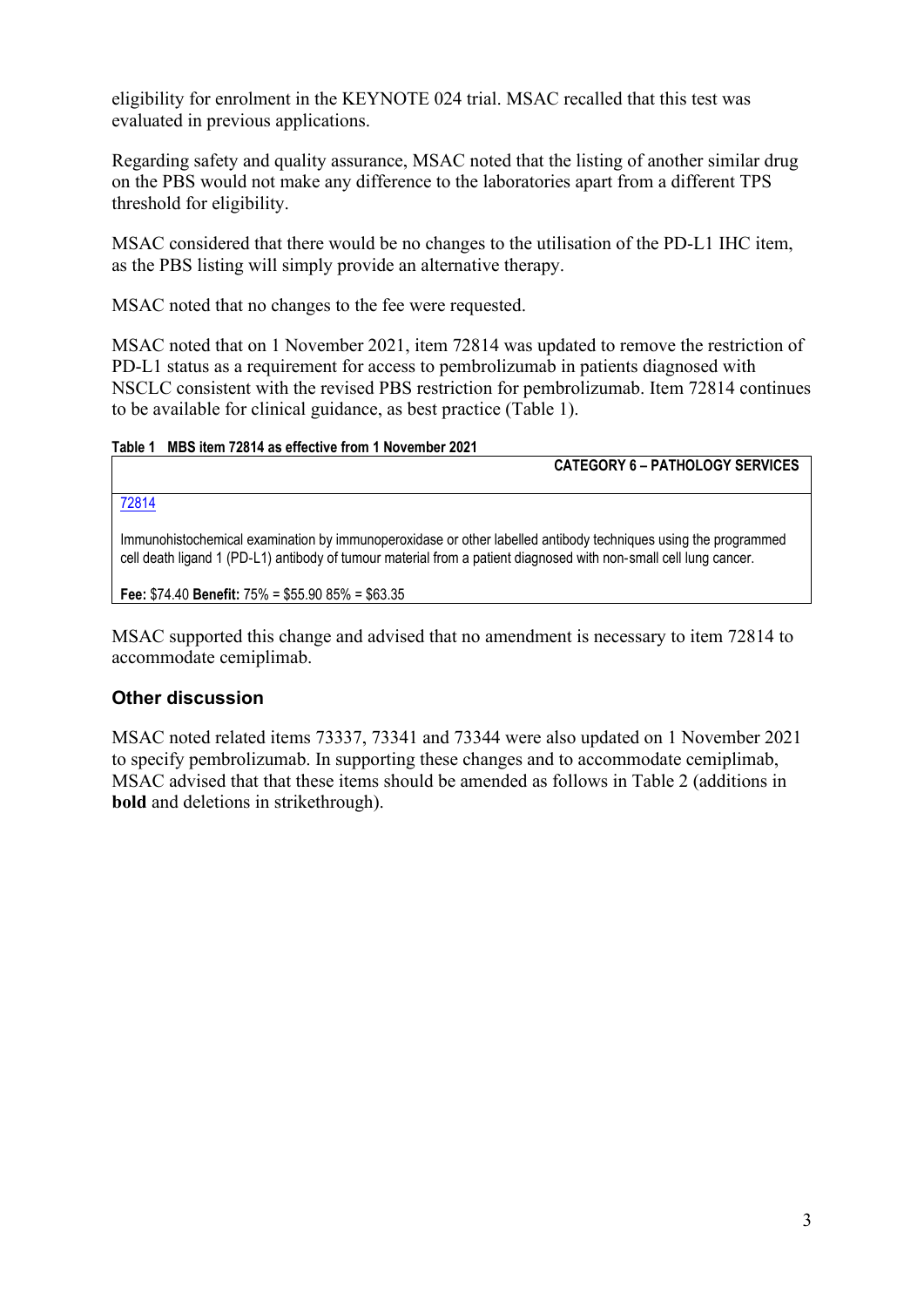#### **Table 2 MSAC supported amendments for related MBS items (additions in bold and deletions in strikethrough): CATEGORY 6 – PATHOLOGY SERVICES**

73337

A test of tumour tissue from a patient diagnosed with non-small cell lung cancer, shown to have non-squamous histology or histology not otherwise specified, requested by, or on behalf of, a specialist or consultant physician, to determine:

> a. if the requirements relating to epidermal growth factor receptor (EGFR) gene status for access to an EGFR tyrosine kinase inhibitor under the Pharmaceutical Benefits Scheme are fulfilled; or

b. if the requirements relating to EGFR status for access to **an immunotherapy listed** pembrolizumab under the Pharmaceutical Benefits Scheme are fulfilled.

**Fee:** \$397.35 **Benefit:** 75% = \$298.05 85% = \$337.75

73341

Fluorescence in situ hybridisation (FISH) test of tumour tissue from a patient with locally advanced or metastatic nonsmall cell lung cancer, which is of non-squamous histology or histology not otherwise specified, with documented evidence of anaplastic lymphoma kinase (ALK) immunoreactivity by immunohistochemical (IHC) examination giving a staining intensity score > 0, and with documented absence of activating mutations of the epidermal growth factor receptor (EGFR) gene, requested by a specialist or consultant physician, to determine:

- if requirements relating to ALK gene rearrangement status for access to an anaplastic lymphoma kinase inhibitor under the Pharmaceutical Benefits Scheme are fulfilled; or
- b. if requirements relating to ALK status for access to **an immunotherapy listed** pembrolizumab under the Pharmaceutical Benefits Scheme are fulfilled.

**Fee**: \$400.00 **Benefit**: 75% = \$300.00 85% = \$340.00 73344

Fluorescence in situ hybridization (FISH) test of tumour tissue from a patient with locally advanced or metastatic nonsmall-cell lung cancer, which is of non-squamous histology or histology not otherwise specified, with documented evidence of ROS proto-oncogene 1 (ROS1) immunoreactivity by immunohistochemical (IHC) examination giving a staining intensity score of 2+ or 3+; and with documented absence of both activating mutations of the epidermal growth factor receptor (EGFR) gene and anaplastic lymphoma kinase (ALK) immunoreactivity by IHC, requested by a specialist or consultant physician, to determine:

a. if requirements relating to ROS1 gene arrangement status for access to crizotinib or entrectinib under the Pharmaceutical Benefits Scheme are fulfilled; or

b. if requirements relating to ROS1 status for access to **an immunotherapy listed** pembrolizumab under the Pharmaceutical Benefits Scheme are fulfilled.

**Fee:** \$400.00 **Benefit:** 75% = \$300.00 85% = \$340.00

# **4. Background**

MSAC has not previously considered this application.

MSAC had previously considered PD-L1 testing to help determine eligibility for pembrolizumab: for treatment of locally advanced or metastatic NSCLC (MSAC application [1614\)](http://www.msac.gov.au/internet/msac/publishing.nsf/Content/154DEF7A9C4C4D2BCA25801000123C11/$File/1414%20-%20Public%20Summary%20Document.DOCX); and treatment-naïve patients with locally advanced or metastatic NSCLC (MSAC applications [1440,](http://www.msac.gov.au/internet/msac/publishing.nsf/Content/8D0D2D7EEEFF52A2CA25801000123C23/$File/1440-FinalPSD-accessible.docx) [1440.1\)](http://www.msac.gov.au/internet/msac/publishing.nsf/Content/1440.1-public). MSAC supported PD-L1 testing in treatment-naïve patients with locally advanced or metastatic NSCLC application 1440.1.

From 1 November 2021 item 72814 has been updated to remove the restriction of PD-L1 status as a requirement for access to pembrolizumab in patients diagnosed with NSCLC. Item 72814 will be performed for clinical guidance, as best practice, rather than to determine eligibility for pembrolizumab.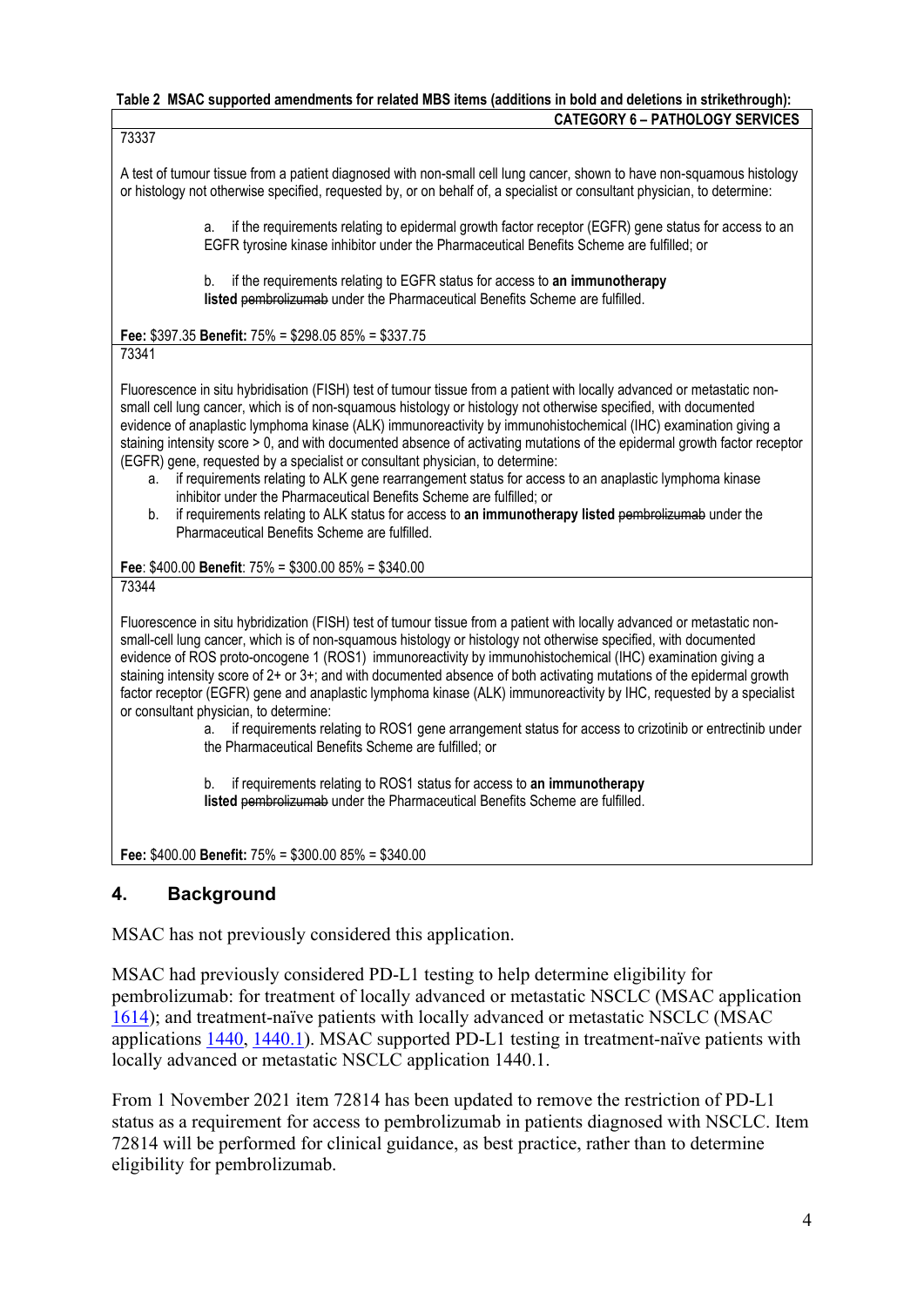# **5. Prerequisites to implementation of any funding advice**

PD-L1 IHC testing is already in use under MBS item 72814. The National Pathology Accreditation Advisory Council Advice advised that there is an existing external quality assurance program.

# **6. Proposal for public funding**

The proposed MBS item descriptor reflects the existing item with a minor amendment to include cemiplimab as an alternative treatment (Table 3). No fee changes were requested to the current MBS item 72814.

### **Table 3 Applicant- proposed wording for MBS item 72814 (addition in bold)**

| <b>CATEGORY 6 - PATHOLOGY SERVICES</b> |  |  |  |
|----------------------------------------|--|--|--|
| <b>Group P5 - Tissue Pathology</b>     |  |  |  |

[72814](http://www9.health.gov.au/mbs/fullDisplay.cfm?type=item&q=72814&qt=item&criteria=pembrolizumab)

Immunohistochemical examination by immunoperoxidase or other labelled antibody techniques using the programmed cell death ligand 1 (PD-L1) antibody of tumour material from a patient diagnosed with non-small cell lung cancer, to determine if the requirements relating to PD-L1 status for access to pembrolizumab **or cemiplimab** under the Pharmaceutical Benefits Scheme are fulfilled.

Fee: \$74.50 Benefit: 75% = \$55.90 85% = \$63.35

Source: Table 1, p1 of the minor streamlined codependent submission

### **7. Comparative effectiveness**

### *Clinical utility standard*

The relevant cemiplimab clinical trial (Study 1642) was conducted using the same PD-L1 test (Dako 22C3 test) as for pembrolizumab (manufactured by Dako). The same Dako 22C3 assay used to determine eligibility for enrolment in the KEYNOTE-024 trial.

# **8. Financial/budgetary impacts**

There will be no changes to the utilisation of this item or additional financial cost to the MBS. The number of items processed for PD-L1 IHC testing since listing on the MBS 1 November 2018 is shown in Table 4 by calendar year.

| Calendar year  | <b>State</b> |            |     |     |           |            |            |           |       |  |
|----------------|--------------|------------|-----|-----|-----------|------------|------------|-----------|-------|--|
|                | <b>NSW</b>   | <b>VIC</b> | QLD | SA  | <b>WA</b> | <b>TAS</b> | <b>ACT</b> | <b>NT</b> |       |  |
| 2018           | 97           | 29         | 57  | 3   |           |            | 5          | 0         | 191   |  |
| 2019           | 0.820        | 605        | 373 | 139 | 156       | 23         | 37         | 8         | 3,161 |  |
| 2020           | 2,232        | 748        | 340 | 291 | 140       | 67         | 32         | 5         | 3,855 |  |
| YTD April 2021 | 627          | 291        | 145 | 141 | 88        | 31         | 4          | 4         | 1,331 |  |
| Total          | 4,776        | 1,673      | 915 | 574 | 384       | 121        | 78         | 17        | 8,538 |  |

**Table 4 Services for PD-L1 IHC testing Item 72814 (2018 – April 2021)**

Source: Table 2, p1 of the minor streamlined codependent submission

The application stated that the reimbursement of cemiplimab will not change the market growth rate of patients initiating PD-L1 therapies. It will provide an alternative monotherapy option that is equivalent in efficacy and safety to pembrolizumab monotherapy. The proposed minor amendment to MBS item 72814 will not drive further uptake of PD-L1 IHC tests, as testing is already available to access pembrolizumab.